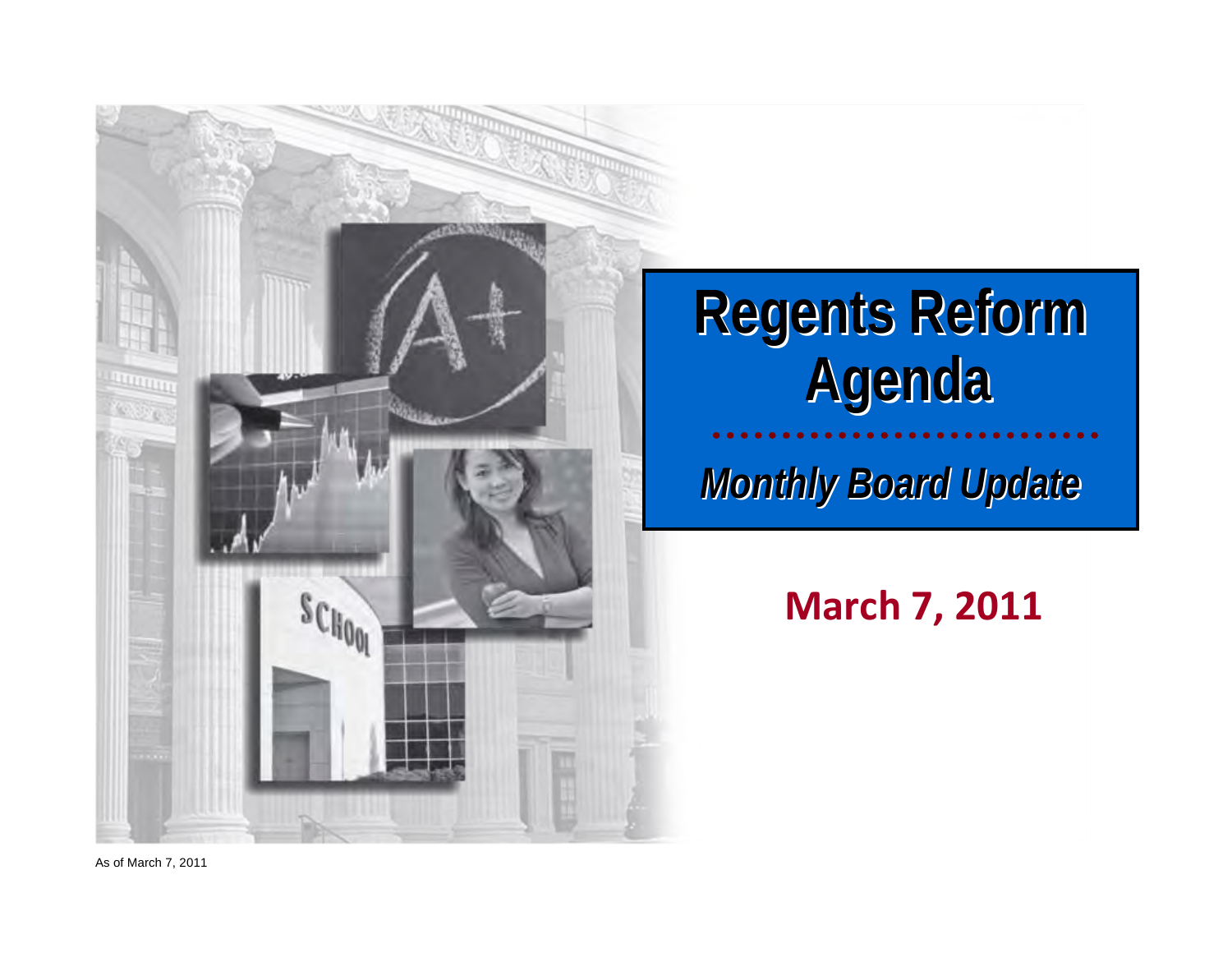### State Activities: Standards and Assessments

### Accomplishments

- •● Board of Regents adopted the New York State P-12 Common Core learning Standards: ELA/Literacy, Math and Pre K
- • First phase of improvements to 3‐8 Assessments in Spring 2011 (more comprehensive, extended writing in all grades)
- •• Hired Director of Curriculum Services, Gladys Cruz

- •● Contract for Math 3-8 and ELA 3-11 vendor soon to be finalized
- • Develop RFP for Statewide Curriculum & Instructional Services, plan to issue in Spring 2011
- •Participate in PARCC assessment design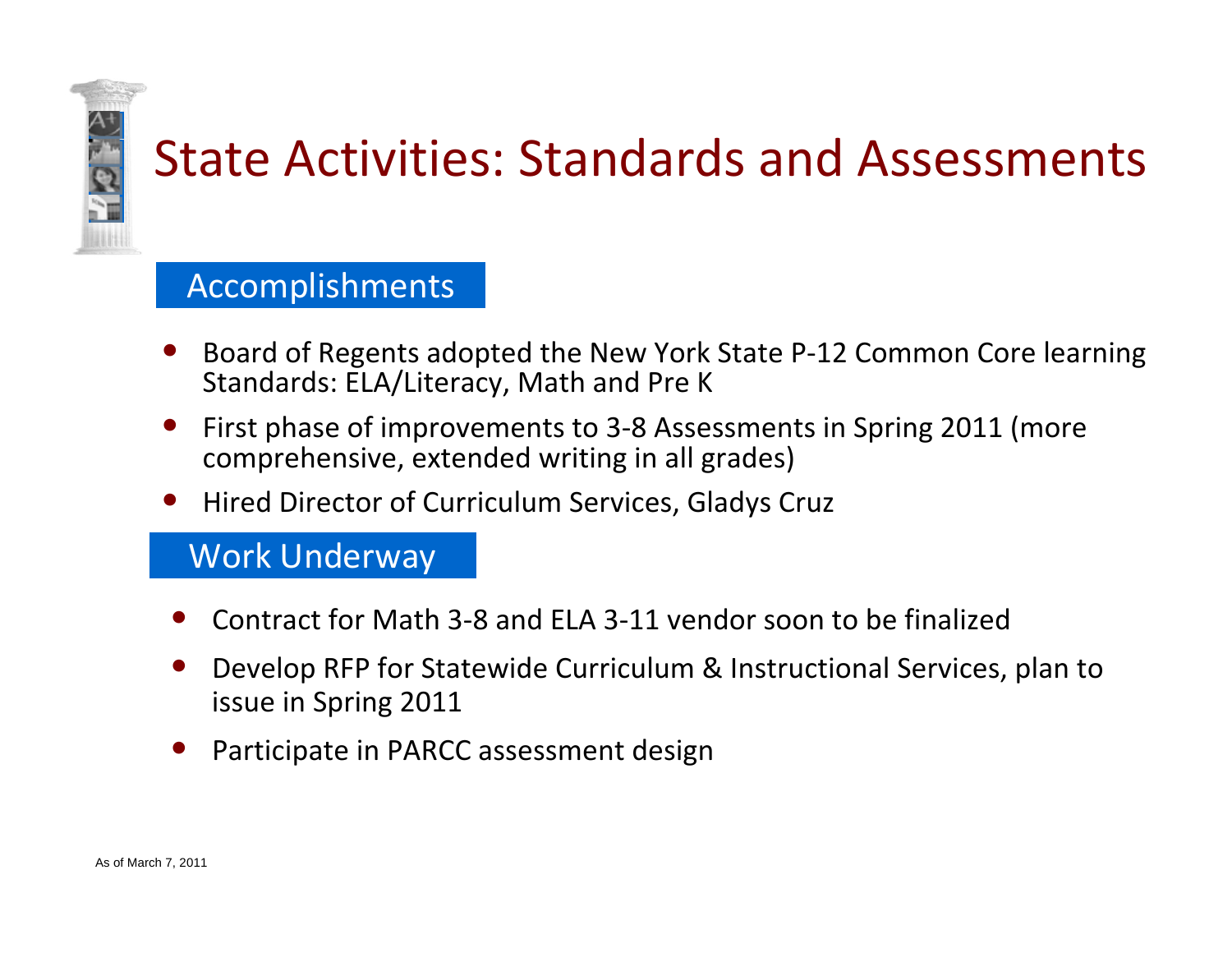

## State Activities: Data Systems  $\vert$  Presentation to  $\vert$  Regents during

April meeting

### Accomplishments

- •• Received positive feedback during USDE data system site visit
- •● Provided guidance to vendors on 2011-2012 and beyond Teacher of Record specs
- •• Hired Data Director, Jeff Baker

- • Data portal/instructional reporting system requirements and procurement
- •Early Warning System/Student Transcript requirements and procurement
- • Data system expansion to include P‐12 instructional (teacher/course) and higher education information
- •Provide guidance to field on 2010‐2011 teacher of record policies
- •Expansion of higher education systems and other P‐20 data linkages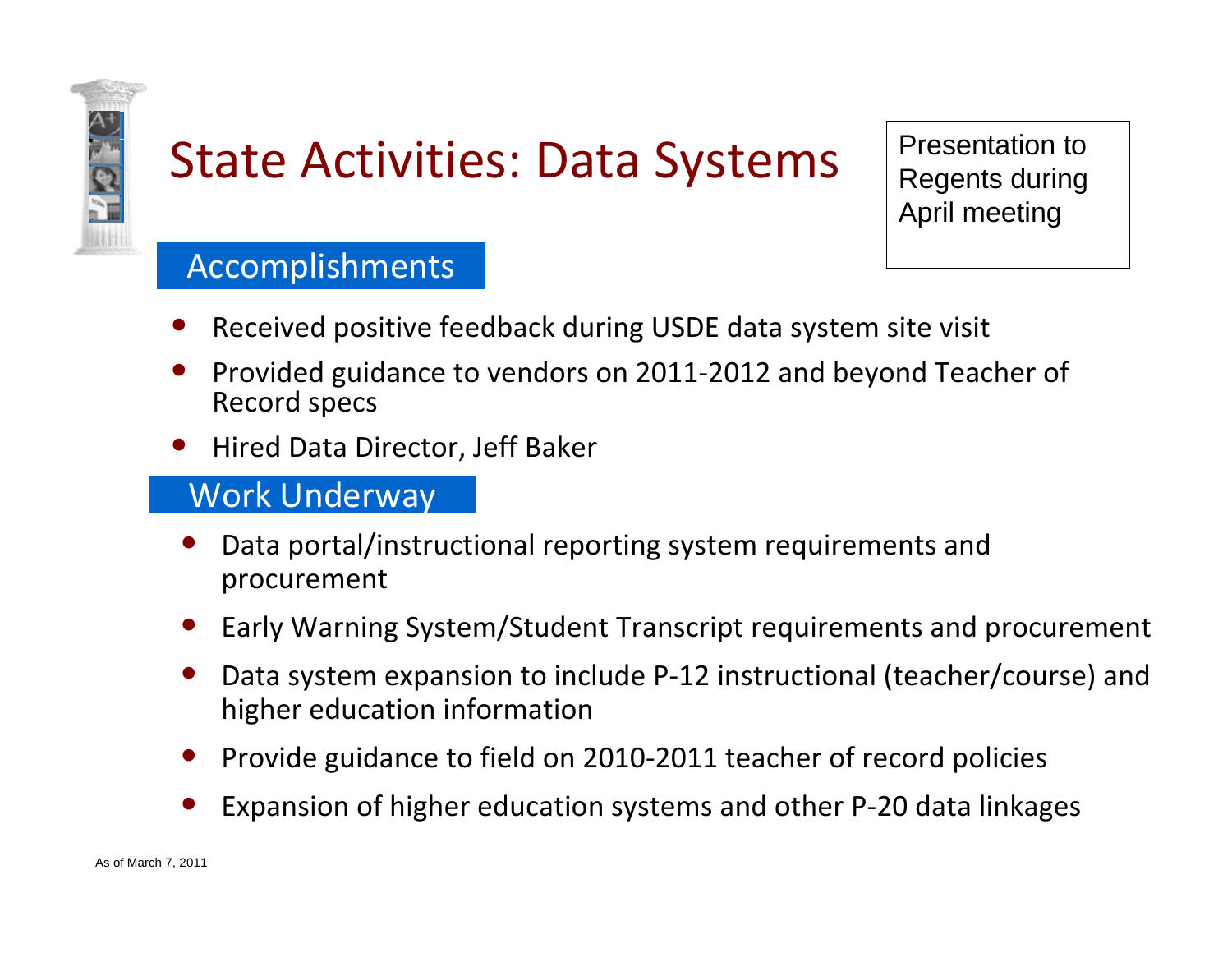# State Activities: Great Teachers and Leaders

#### Accomplishments

- •Teaching Standards adopted by Board of Regents in January
- •• Issued RFP: clinically rich graduate teacher preparation program
- •● Pilot-tested performance-based examination for initial certification of teachers and school building leaders
- • Convened Teacher Leader Evaluation (TLE) Task Force consisting of <sup>a</sup> diverse and inclusive group of stakeholders
- Surveyed school districts' use of commercially available student assessments

- •Reviewing clinically rich graduate teacher preparation programs RFP
- $\bullet$  TLE Task Force work group convening monthly since September; recommendations to Regents in April
- $\bullet$  Draft RFPs: clinically rich principal preparation program; clinically rich undergraduate teacher preparation program; value‐added model of teacher and principal effectiveness; model induction program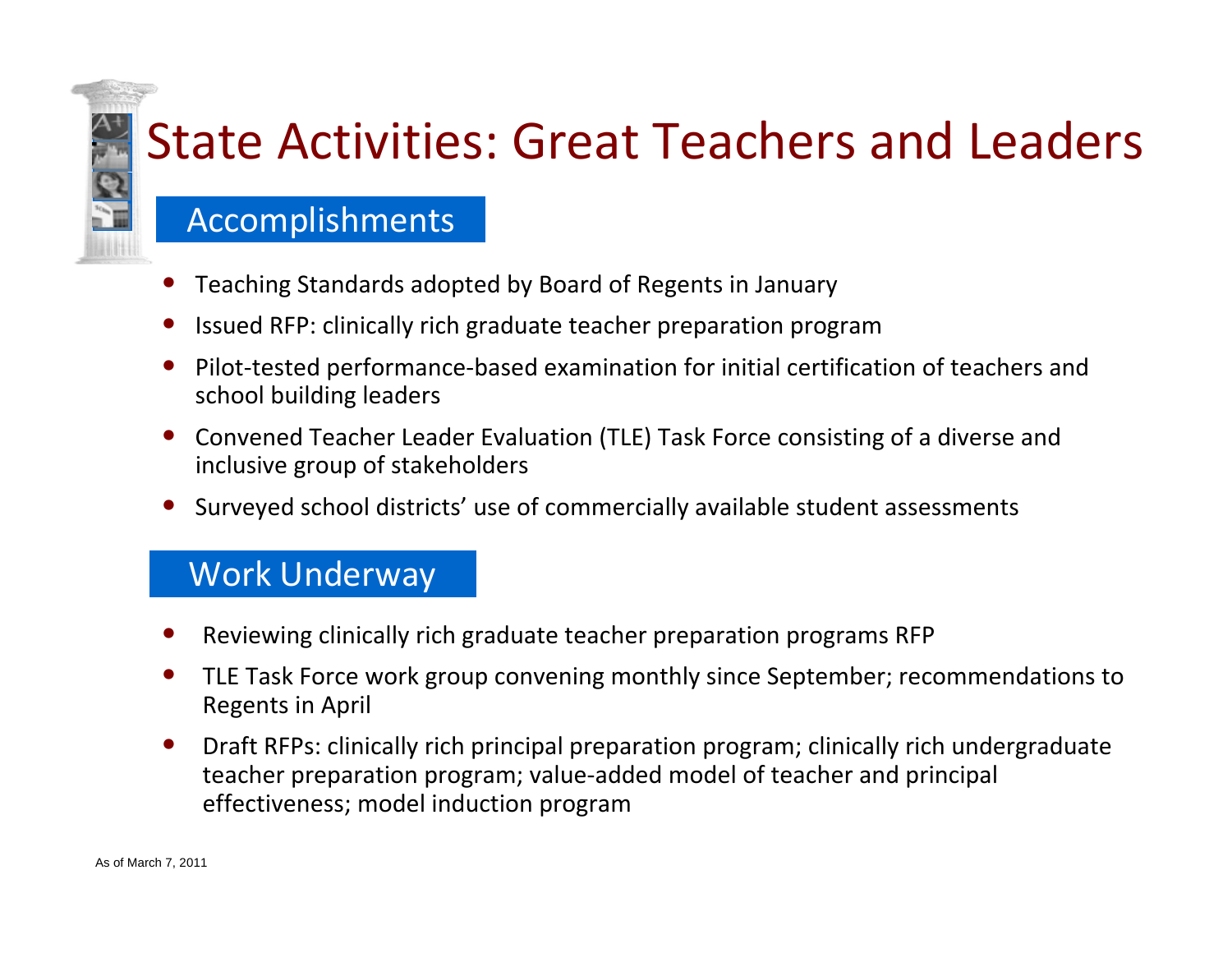

## State Activities: School Turnaround

#### Accomplishments

- •Improvements to identifying PLA schools with merging of the PLA and SURR processes
- • Improvements in coordination of efforts across Office of Accountability, Office of Innovative School Models, and Office of District Services
- $\bullet$  Expansion of internal staff capacity in the School Turnaround Office and hiring <sup>a</sup> Charter Schools Director
- $\bullet$ • Issued JIT reports for 18 NYC PLA schools and completed JIT visits to 20 other newly identified PLA schools in Buffalo, NYC and Syracuse.

- •Develop continuum of external supports for PLA schools (formerly ETACIT)
- $\bullet$ • Issue RFP for School Innovation Fund
- $\bullet$  Conduct JIT visits to newly identified schools; program evaluation visits to schools implementing intervention models
- $\bullet$ Provide support to districts developing Cohort 2 SIG applications for newly identified schools
- $\bullet$  Charter School Authorizing Strategic Planning and review of new charter school applications (100+ letters of intent; 80 prospectuses)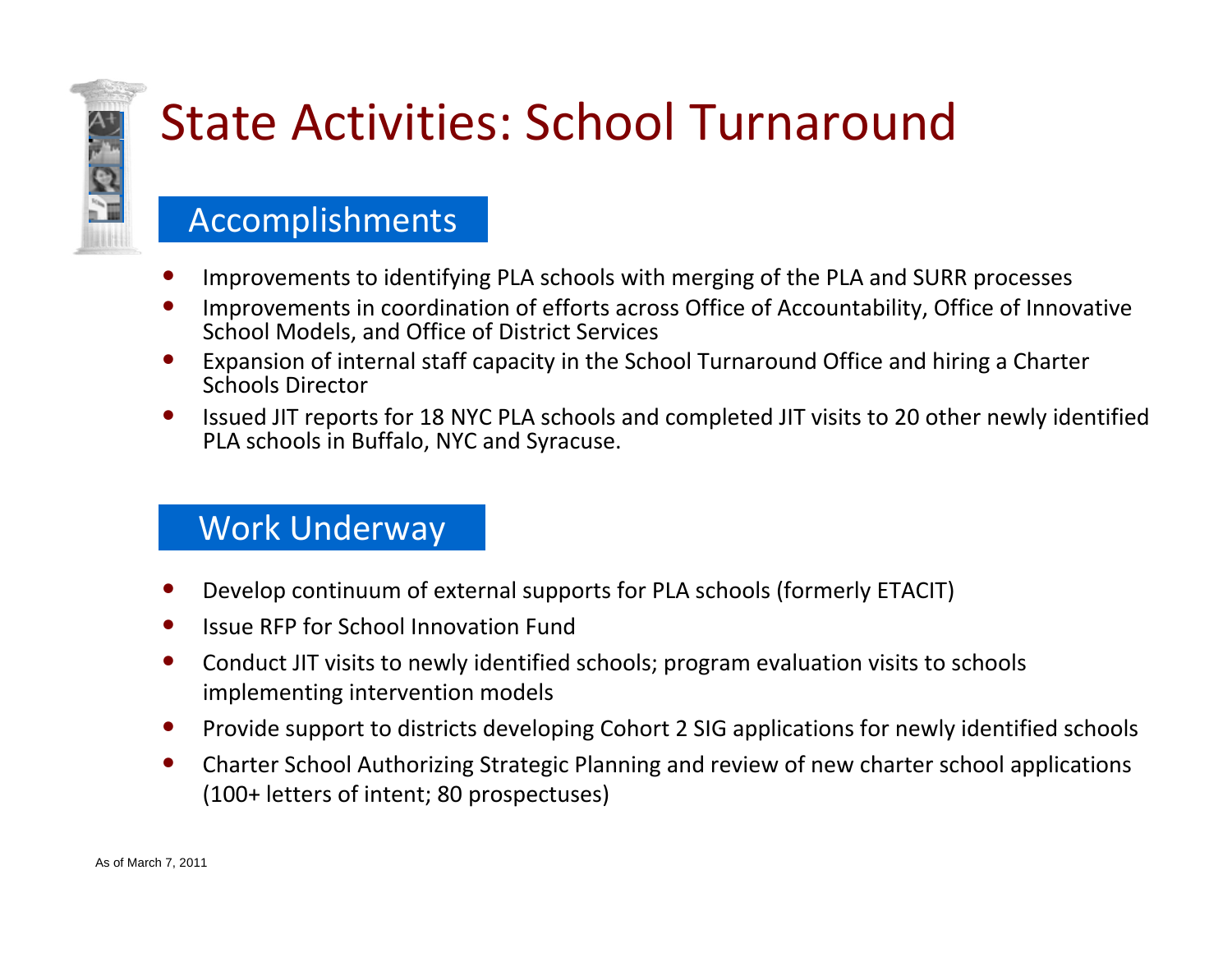

# State Activities: Network Teams (NT)

#### Accomplishments

- • Approved plans for the creation of 270 Network Teams (or NT Equivalents) for the 638 districts and 76 charters participating in RTTT
- $\bullet$  Established strong collaborative relationship with Staff Curriculum Development Network (SCDN) to plan and support statewide professional development in reform priorities
- •Created initial performance metrics to monitor NT performance and impact
- •Developed conceptual framework for initial NT training for Summer 2011

- •Finalize summer professional development dates, vendors and location
- $\bullet$ ● Plan kick-off PD Planning Committee meeting
- •● Partner with PBS to define and create video of effective school-based Inquiry Teams at work and supporting resources
- $\bullet$  Collaborate with School Turnaround Office and OISM to begin to define Network Team support in place of ETACIT